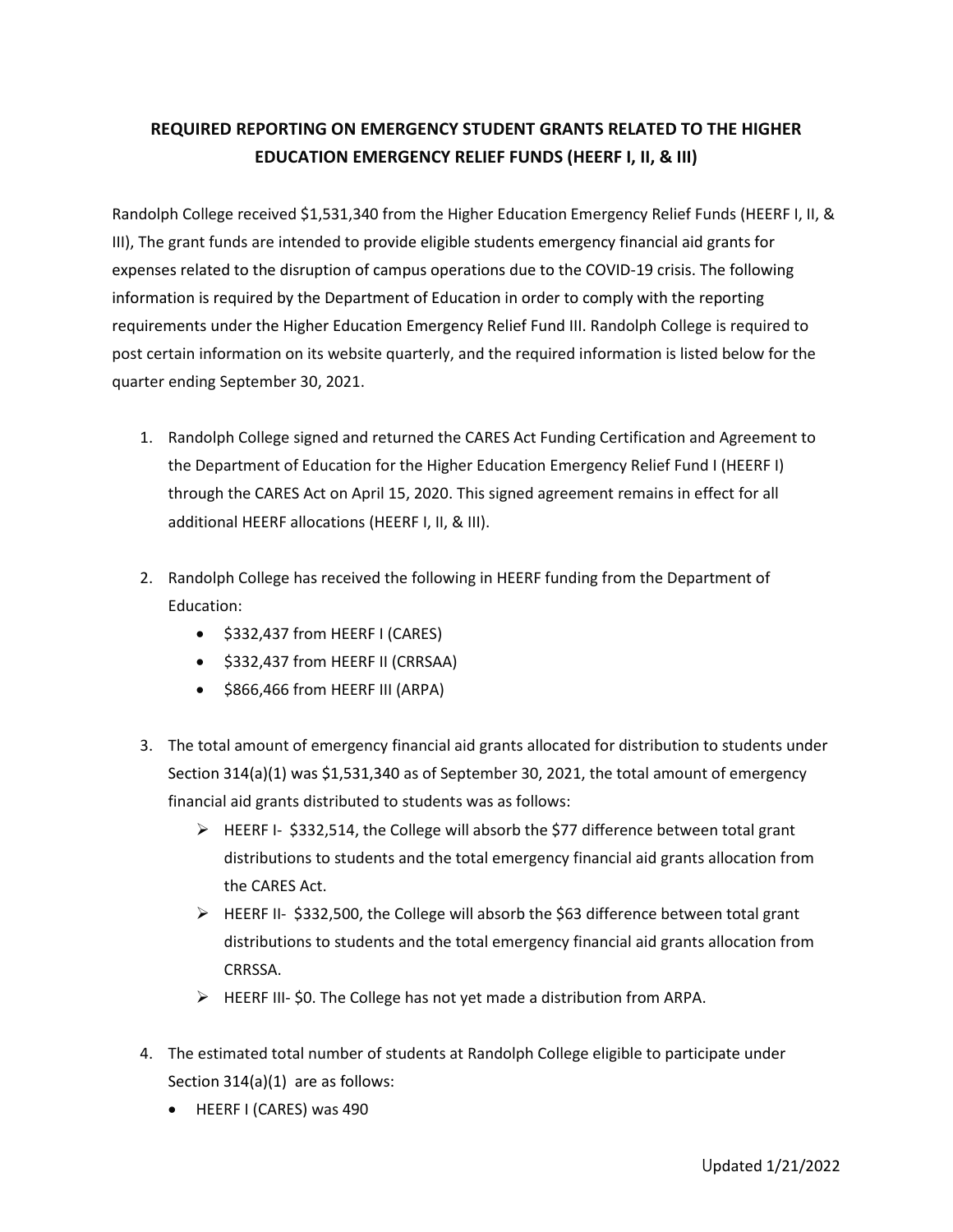- HEERF II (CRRSAA) was 494
- HEERF III (ARPA) was 543
- 5. As of September 30, 2021, the total number of students who have received an emergency financial aid grant under Section 314(a)(1) are as follows:
	- HEERF I (CARES) was 490
	- HEERF II was 494
	- HEERF III has not yet been distributed
- 6. In an effort to get relief into the hands of students as soon as possible and to help qualified students, Randolph distributed its pool of HEERF funds as follows:
	- $\triangleright$  HEERF I (CARES)- funds totaling \$332,437 were distributed to enrolled students who are in a degree program, have a 2019-20 FAFSA on file with Randolph, and meet the Section 484 criteria. As with other institutions of higher education, 75% of Randolph's CARES Act allocation was based on enrollment of Pell grant recipients, while the remaining 25% was based on total enrollment. Therefore, Randolph is allocating 75% of its CARES Act funding evenly to students who received Pell grants during the Spring 2020 semester, and the remaining 25% evenly to all other eligible students. This formula results in each Pell student receiving an award of \$1,222, and each non-Pell student receiving an award of \$291.
	- $\triangleright$  HEERF II (CRRSAA)- funds totaling \$302,437 were distributed in May 2021, and no application was required for these initial distributions. These awards were made directly to undergraduate and graduate students who were enrolled in a degree program in the Spring 2021 semester. Because the CRRSAA required that institutions prioritize students with exceptional need, the College allocated 75% of this initial pool of HEERF II funds evenly to students who received Pell grants during the Spring 2021 semester, and the remaining 25% evenly to all other eligible students. This formula resulted in each Pell student receiving an award of \$1,281, and each non-Pell student receiving an award of \$239. This allocation method was consistent with the College's treatment of its HEERF I student awards which were distributed last year. Additionally, the College reserved the remaining \$30,000 of its total HEERF II student allocation for appeals, requiring the completion of a Higher Education Emergency Relief Fund (HEERF) II Grant Appeal Application. Appeals were considered on a first-come, first-serve basis. As of June 30, 2021, the appeals pool was exhausted, and no future HEERF II awards will be available.
- 7. Students receiving HEERF distributions were notified on the following dates with the following information:

## $\triangleright$  HEERF I

After communicating with students who had not filed a 2019-20 FAFSA and allowing time for these students to file a 2019-20 FAFSA within a reasonable deadline thereafter,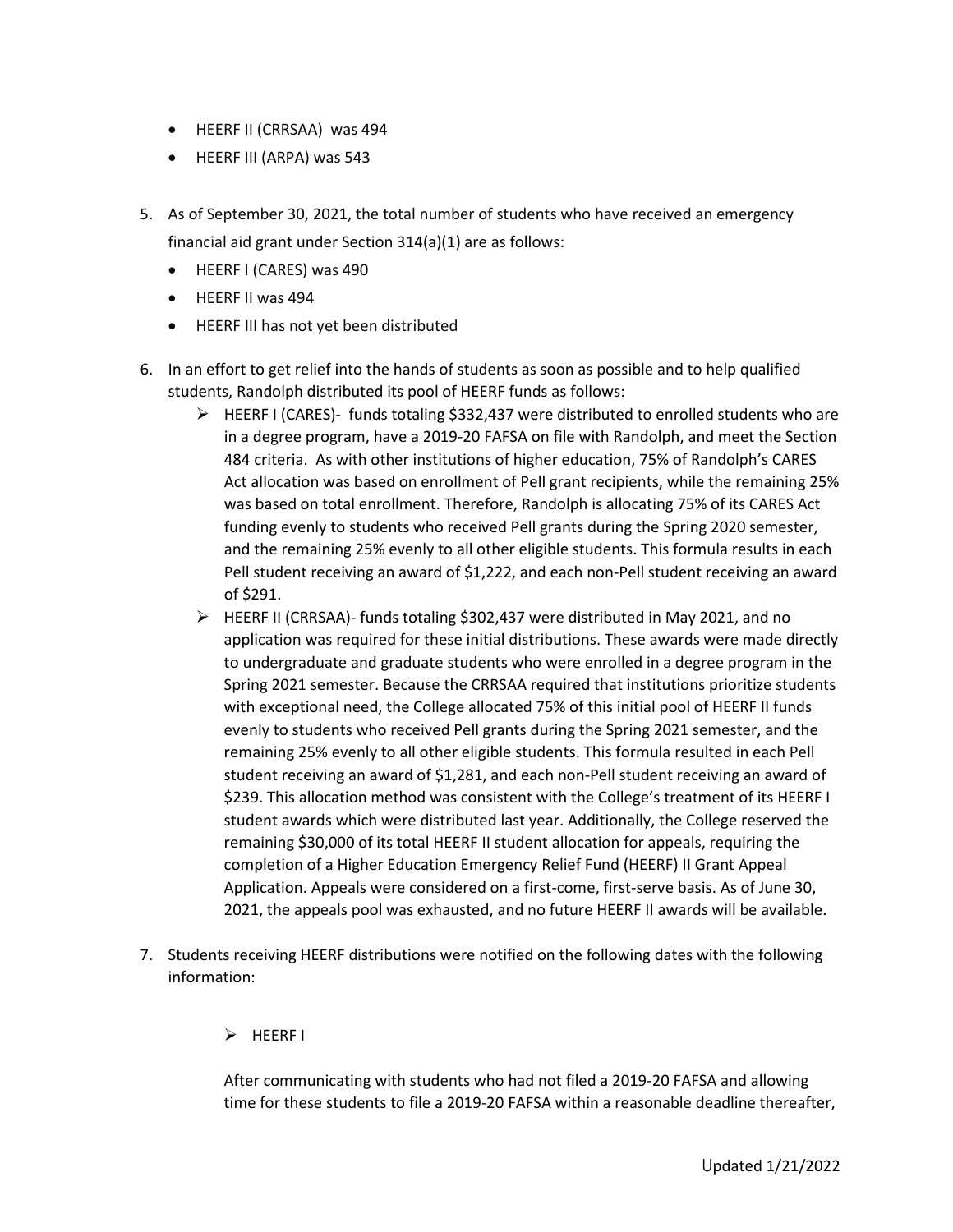the College sent its initial email to all eligible students regarding the CARES Act emergency financial aid process on May 29, 2020. Since the College is requiring eligible students to self-certify whether or not they incurred eligible expenses due to the COVID-19 disruption, the College has continued to send periodic reminder emails to students who have not yet submitted the required CARES Act Distribution Form.

On September 21, 2020, the College sent a final email reminder to all eligible students who still had not submitted the required CARES Act Distribution Form. The purpose of this email was to inform them that if the College did not receive his/her form by September 30, 2020, then the College will interpret the non-response as confirmation he/she is not eligible for the CARES Act award and will then reallocate his/her potential award to other eligible recipients. In the end, the College redistributed its remaining funding evenly to all 359 eligible recipients (i.e., students who self-certified their eligibility to receive these awards via the process noted above) with a second grant of \$163.24 to each student. The College cut these checks to such students on October 23, 2020.

The College created the Randolph CARES Act Emergency Aid website as an information resource for students, including a FAQ section. A link to this web page has been included in all applicable emails to students regarding the CARES Act emergency financial aid process.

 $\triangleright$  HEERF II, April 16, 2021

Dear Randolph Students and Families,

As a result of Congress passing the Coronavirus Response and Relief Supplemental Appropriations Act (CRRSAA), Randolph has been allocated \$332,437 in emergency student aid as part of the Higher Education Emergency Relief Fund (HEERF) II to assist eligible students. While this is the second such allocation of funding for students since the onset of the pandemic, following the HEERF I allocation from the CARES Act of the same amount in spring 2020, the guidance from the Department of Education (ED) regarding the use of these funds has somewhat changed. These financial aid grants from the CRRSAA can be used for any component of the student's cost of attendance or for emergency costs that arise due to coronavirus, such as tuition, food, housing, health care (including mental health care), or child care. The CRRSAA requires that institutions prioritize students with exceptional need, such as students who receive Pell grants, and authorizes grants to students exclusively enrolled in distance education. Additionally, international, DACA, and undocumented students are not currently eligible to receive these funds.

In an effort to get relief into the hands of students as soon as possible and to help qualified students, Randolph will distribute its initial pool of HEERF II funds totaling \$302,437 in early to mid May, and no application will be required for these initial distributions. These awards will be made directly to undergraduate and graduate students who are enrolled in a degree program in the Spring 2021 semester. Because the CRRSAA requires that institutions